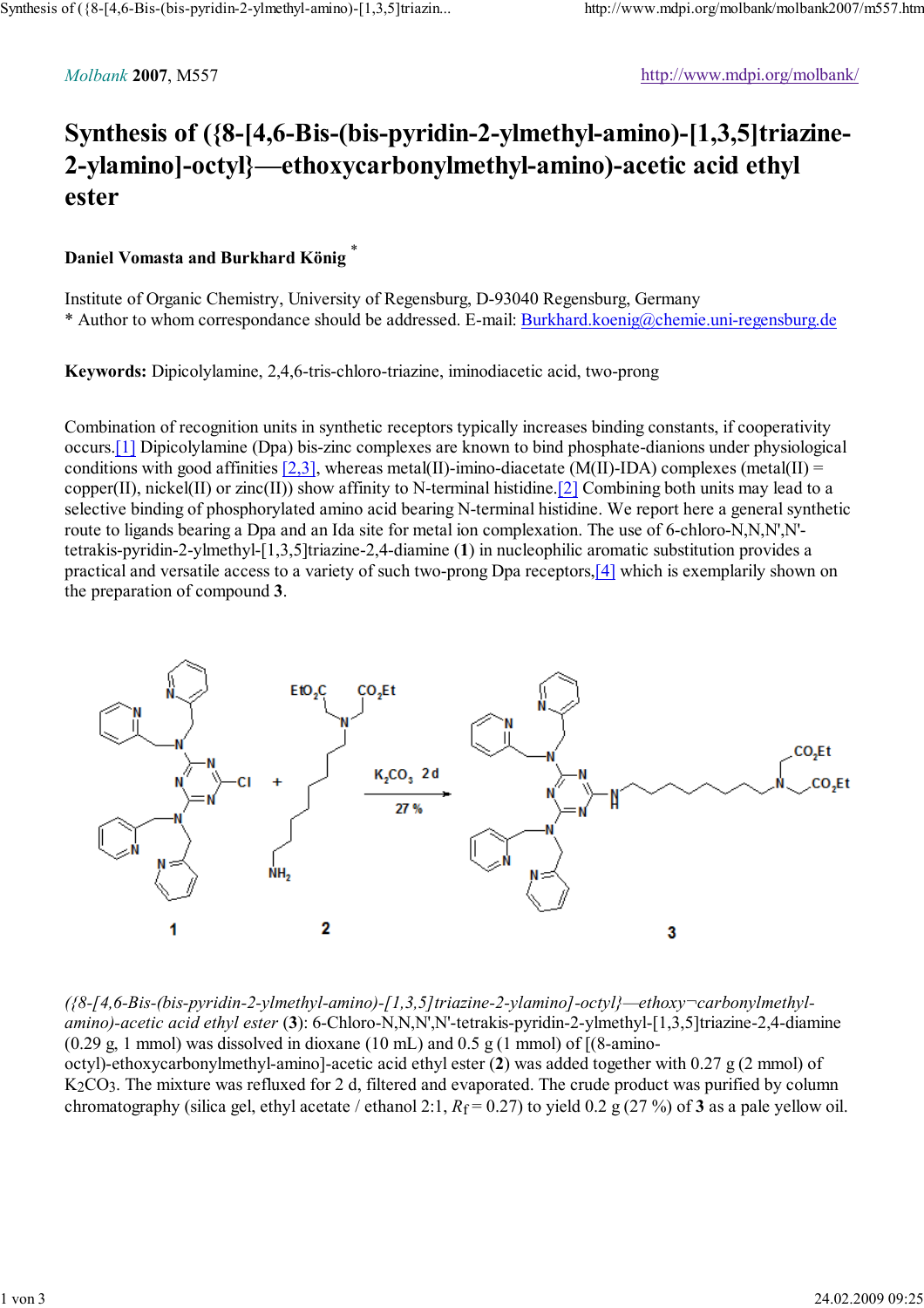

<sup>1</sup>H-NMR (300 MHz, CDCl<sub>3</sub>):  $\delta$  = 1.04-1.23 (m, 14 H, H-7,8,9,10, H-1), 1.25-1-45 (m, 4 H, H-6,11), 2.58 (t, <sup>3</sup>J = 7.5 Hz, 2 H, H-5), 3.14 (q,  $3J = 6.4$  Hz, 2 H, H-12), 3.44 (s, 4 H, H-4), 4.06 (q,  $3J = 7.1$  Hz, 4 H, H-2), 4.70-4.83  $(m, 4 H, H-16, 17), 4.85-4.96$   $(m, 4 H, H-23, 24), 5.00$   $(t, \frac{3}{5}J = 5.8$  Hz, 1 H, NH), 6.86-6.97  $(m, 4 H, H-20, 22),$ 6.98-7.07 (m, 2 H, H-29), 7.13-7.23 (m, 2 H, H-27), 7.24-7.32 (m, 2 H, H-21), 7.44-7.56 (m, 2 H, H-28), 8.26-8.34 (m, 2 H, H-19), 8.36-8.44 (m, 2 H, H-26). <sup>13</sup>C-NMR (100 MHz, CDCl<sub>3</sub>, HSQC, HMBC, COSY): δ = 14.26 (+, 2 C, C-1), 26.79-26.98 (-, 2 C, C-7,8),

27.77 (-, 1 C, C-6), 29.05-29.30 (-, 2 C, C-9,10), 29.72 (-, 1 C, C-11), 40.67 (-, 1 C, C-5), 51.55-52.04 (-, 4 C, C-16,17,23,24), 54.30 (-, 1 C, C-12), 55.01 (-, 2 C, C-4), 60.22 (-, 2 C, C-2), 121.30-121.72 (+, 8 C, C-20,22,27,29), 136.14 (+, 2 C, C-21), 136.34 (+, 2 C, C-28), 148.80 (+, 2 C, C-19), 148.96 (+, 2 C, C-26), 155.14 (Cquat., 2 C, C-18), 158.73 (Cquat., 2 C, C-25), 165.97 (Cquat., 2 C, C-14,15), 166.44 (Cquat., 1 C, C-13),  $171.19$  (C<sub>quat.</sub>, 2 C, C-3).

ES-MS (acetonitrile/TFA):  $m/z$  (%) = 395.9 (100) [M+2H<sup>+</sup>], 264.3 (40) [M+3H<sup>+</sup>], 790.6 (2) [MH<sup>+</sup>]. IR (neat): n (cm<sup>-1</sup>) = 3941 (w), 3573 (w) 3437 (s), 3054 (m), 2982 (m), 2932 (m), 2857 (m), 2306 (w), 2126 (w); 1732 (s), 1594 (s), 1543 (s), 1487 (s), 1429 (s), 1411 (s), 1360 (m), 1319 (m), 1266 (s), 1188 (m), 1096 (m), 1026 (m), 942 (w), 893 (w), 810 (m), 736 (s).

HR-MS (EI-MS, 70 eV): *m/z*: calc.: 789.4438; found: 789.4427.

## *[(8-Amino-octyl)-ethoxycarbonylmethyl-amino]-acetic acid ethyl ester* (**2**):

To a solution of 5 g (34.7 mmol) of 1,8-diaminooctane in 50 mL of CHCl3 at  $0^{\circ}$ C was added 2.36 g (11.6 mmol) of boc-anhydride in 14 mL of CHCl3 dropwise during 0.5 h. The reaction mixture was stirred at room temp. for 2 d, the solvent was evaporated, the residue was taken up with ethyl acetate (200 mL), washed with brine (100 mL, 3x), dried over Na2SO4 and evaporated to give 2.3 g (85%) of *8-(amino-octyl)-carbamic acid tert-butyl ester* [5] as a colourless oil.

<sup>1</sup>H-NMR (300 MHz, CDCl<sub>3</sub>):  $\delta$  = 1.20-1.33 (m, 12 H, CH<sub>2</sub>), 1.42 (s, 9 H, boc-CH<sub>3</sub>), 2.65 (m, 2 H, CH<sub>2</sub>), 3.10

(m, 2 H, CH2), 4.55 (bs, 1 H, NH).

*8-(Amino-octyl)-carbamic acid tert-butyl ester* (2.26 g, 9.8 mmol) was dissolved in 100 mL of MeCN and 3.58  $g(21.6 \text{ mmol})$  of KI, 4.07 g (29.4 mmol) of K<sub>2</sub>CO<sub>3</sub> and 2.4 mL (3.6 g, 21.6 mmol) of ethylbromo acetate were added to the solution. The mixture was refluxed for 2 d and the solvent was evaporated. The residue was taken up with ethyl acetate (200 mL) and washed with water (100 mL, 3x), sat. NaHCO3-solution (100 mL, 2x) and finally with brine (100 mL, 2x). The combined organic phases were dried over Na<sub>2</sub>SO<sub>4</sub>, filtered and evaporated to yield 2.7 g (69%) of *[(8-tert-butoxycarbonylamino-octyl)-ethoxycarbonylmethyl-amino]-acetic acid ethyl ester* as orange oil. The compound was used without further purification.

<sup>1</sup>H-NMR (300 MHz, CDCl<sub>3</sub>): δ = 1.14-1.28 (m, 14 H, CH<sub>3</sub>, CH<sub>2</sub>), 1.30-1.46 (m, 13 H, CH<sub>3</sub>, CH<sub>2</sub>), 2.56-2.65 (m, 2 H, CH2), 2.95-3.07 (m, 2 H, CH2), 3.46 (s, 4 H, CH2), 4.10 (quart, 4 H, CH2), 4.56 (bs, 1 H, NH).